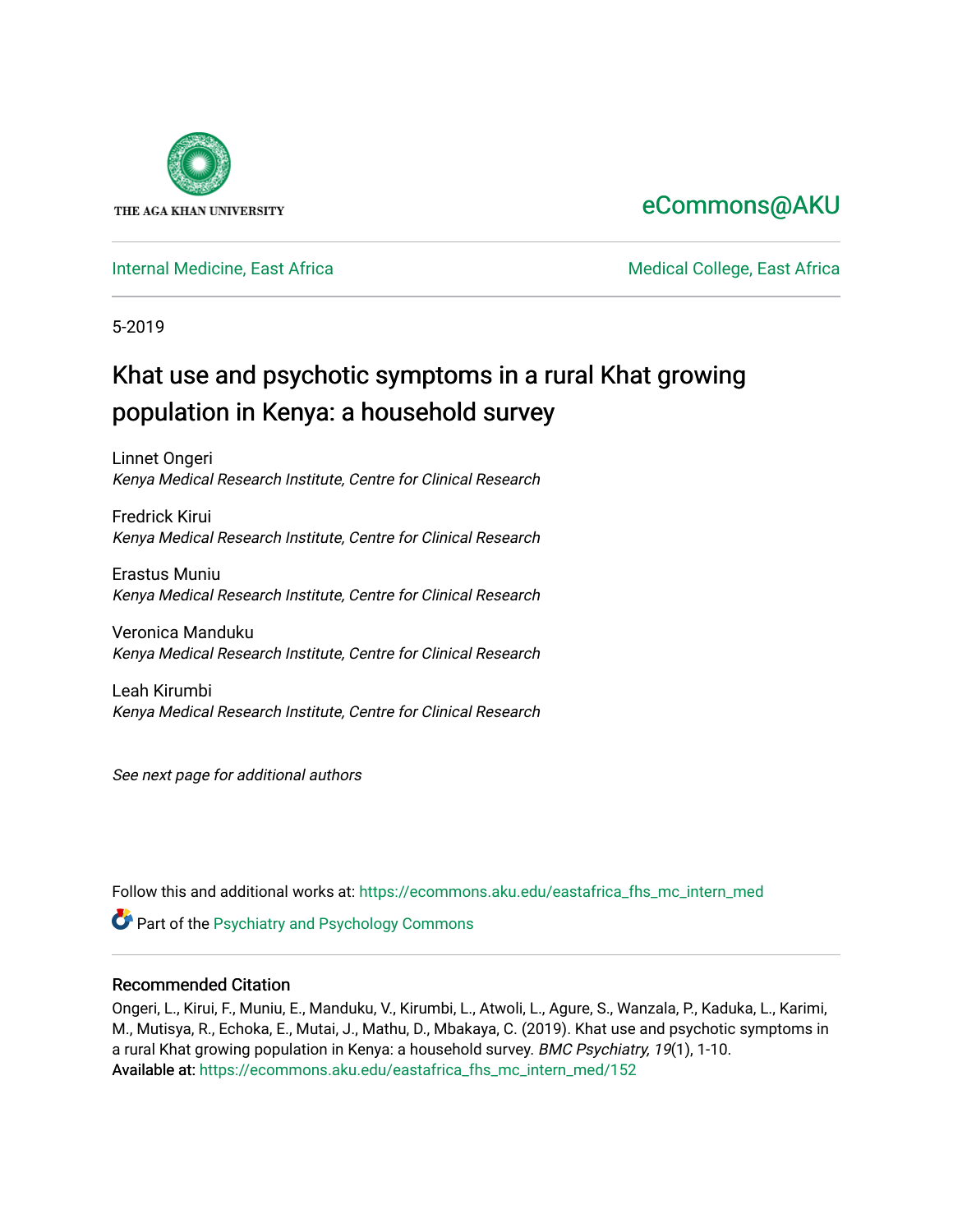# Authors

Linnet Ongeri, Fredrick Kirui, Erastus Muniu, Veronica Manduku, Leah Kirumbi, Lukoye Atwoli, Safari Agure, Peter Wanzala, Lydia Kaduka, Mercy Karimi, Richard Mutisya, Elizabeth Echoka, Joseph Mutai, David Mathu, and Charles Mbakaya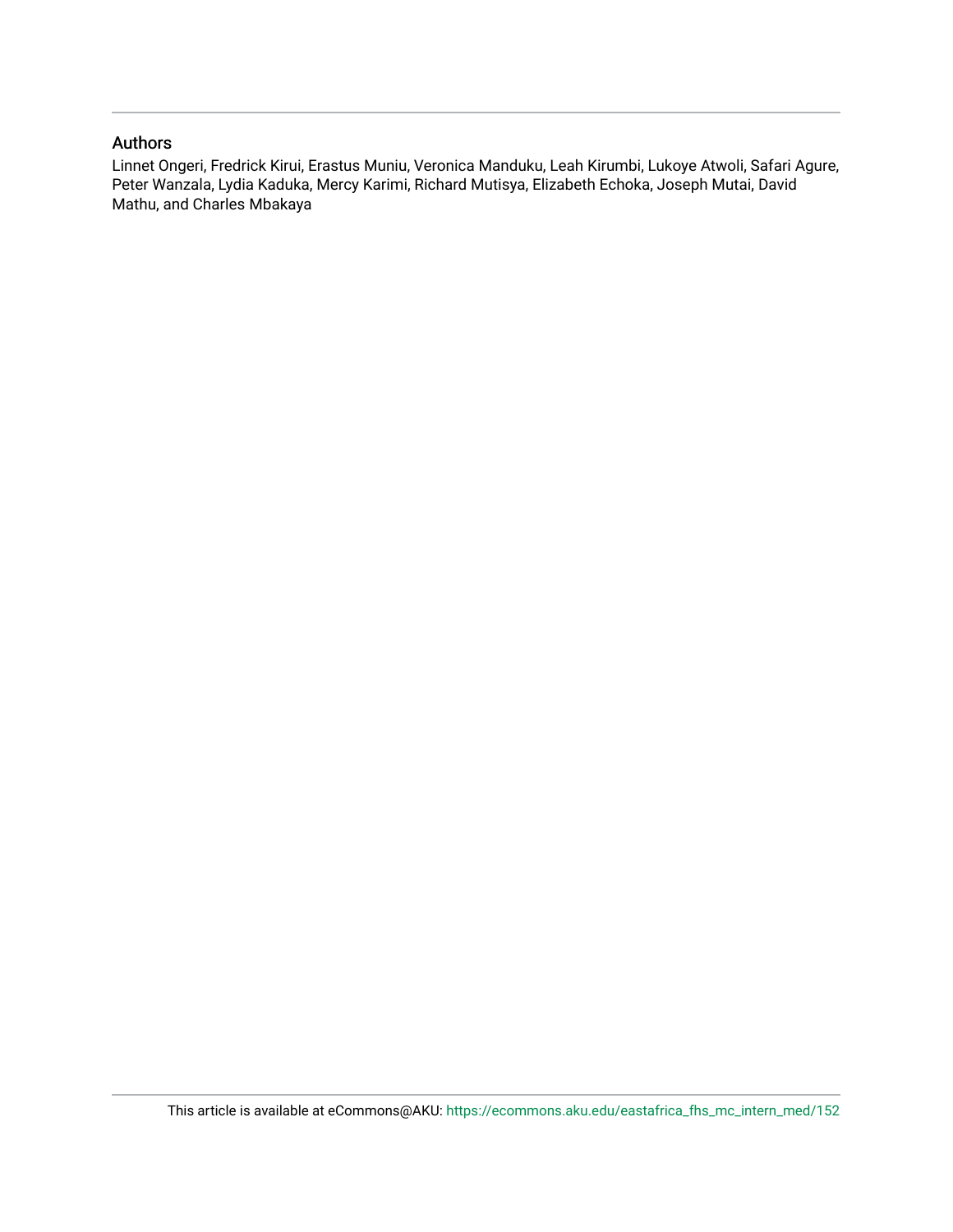# **RESEARCH ARTICLE Example 2014 12:30 The Contract of Contract ACCESS**

# Khat use and psychotic symptoms in a rural Khat growing population in Kenya: a household survey

Linnet Ongeri<sup>1[\\*](http://orcid.org/0000-0003-2330-6144)</sup>®, Fredrick Kirui<sup>1</sup>, Erastus Muniu<sup>2</sup>, Veronica Manduku<sup>1</sup>, Leah Kirumbi<sup>1</sup>, Lukoye Atwoli<sup>3</sup> , Safari Agure<sup>2</sup>, Peter Wanzala<sup>2</sup>, Lydia Kaduka<sup>2</sup>, Mercy Karimi<sup>2</sup>, Richard Mutisya<sup>2</sup>, Elizabeth Echoka<sup>2</sup>, Joseph Mutai<sup>2</sup> , David Mathu<sup>2</sup> and Charles Mbakaya<sup>4</sup>

# Abstract

**Background:** Khat is an amphetamine like psychostimulant chewed by over 10 million people globally. Khat use is thought to increase the risk of psychosis among its chewers. The evidence around this however remains inconclusive stemming from the scanty number of studies in this area and small study sample sizes. We undertook a large household survey to determine the association between psychotic symptoms and khat chewing in a rural khat growing and chewing population in Kenya.

Methods: For this cross-sectional household survey, we randomly selected 831 participants aged 10 years and above residing in the Eastern region of Kenya. We used the psychosis screening questionnaire (PSQ) to collect information on psychotic symptoms and a researcher designed sociodemographic and clinical questionnaire to collect information on its risk factors. We used descriptive analysis to describe the burden of khat chewing and other substance use as well as rates and types of psychotic symptoms. Using a univariate and multivariate analyses with 95% confidence interval, we estimated the association between khat chewing and specific psychotic symptoms.

**Results:** The prevalence of current khat chewing in the region was at 36.8% ( $n = 306$ ) with a male gender predominance (54.8%). At least one psychotic symptom was reported by 16.8% ( $n = 168$ ) of the study population. Interestingly, psychotic symptoms in general were significantly prevalent in women (19.5%) compared to men (13.6%)  $(p = 0.023)$ . Khat chewing was significantly associated with reported strange experiences ( $p = 0.024$ ) and hallucinations  $(p = 0.0017)$ , the two predominantly reported psychotic symptoms. In multivariate analysis controlling for age, gender, alcohol use and cigarette smoking, there was a positive association of strange experiences (OR, 2.45; 95%CI, 1.13–5.34) and hallucination (OR, 2.08; 95% C.I, 1.06–4.08) with khat chewing. Of note was the high concurrent polysubstance use among khat chewers specifically alcohol use (78.4%) and cigarette smoking (64.5%).

Conclusions: Psychotic symptoms were significantly elevated in khat users in this population. Future prospective studies examining dose effect and age of first use may establish causality.

Keywords: Khat, Psychotic symptoms, Sub Saharan Africa, Kenya, And household survey

\* Correspondence: [linongeri@gmail.com](mailto:linongeri@gmail.com) <sup>1</sup>

<sup>1</sup> Kenya Medical Research Institute, Centre for Clinical Research, P.O. Box 54840 00200, Off Mbagathi Road, Nairobi, Kenya

Full list of author information is available at the end of the article



© The Author(s). 2019 **Open Access** This article is distributed under the terms of the Creative Commons Attribution 4.0 International License [\(http://creativecommons.org/licenses/by/4.0/](http://creativecommons.org/licenses/by/4.0/)), which permits unrestricted use, distribution, and reproduction in any medium, provided you give appropriate credit to the original author(s) and the source, provide a link to the Creative Commons license, and indicate if changes were made. The Creative Commons Public Domain Dedication waiver [\(http://creativecommons.org/publicdomain/zero/1.0/](http://creativecommons.org/publicdomain/zero/1.0/)) applies to the data made available in this article, unless otherwise stated.



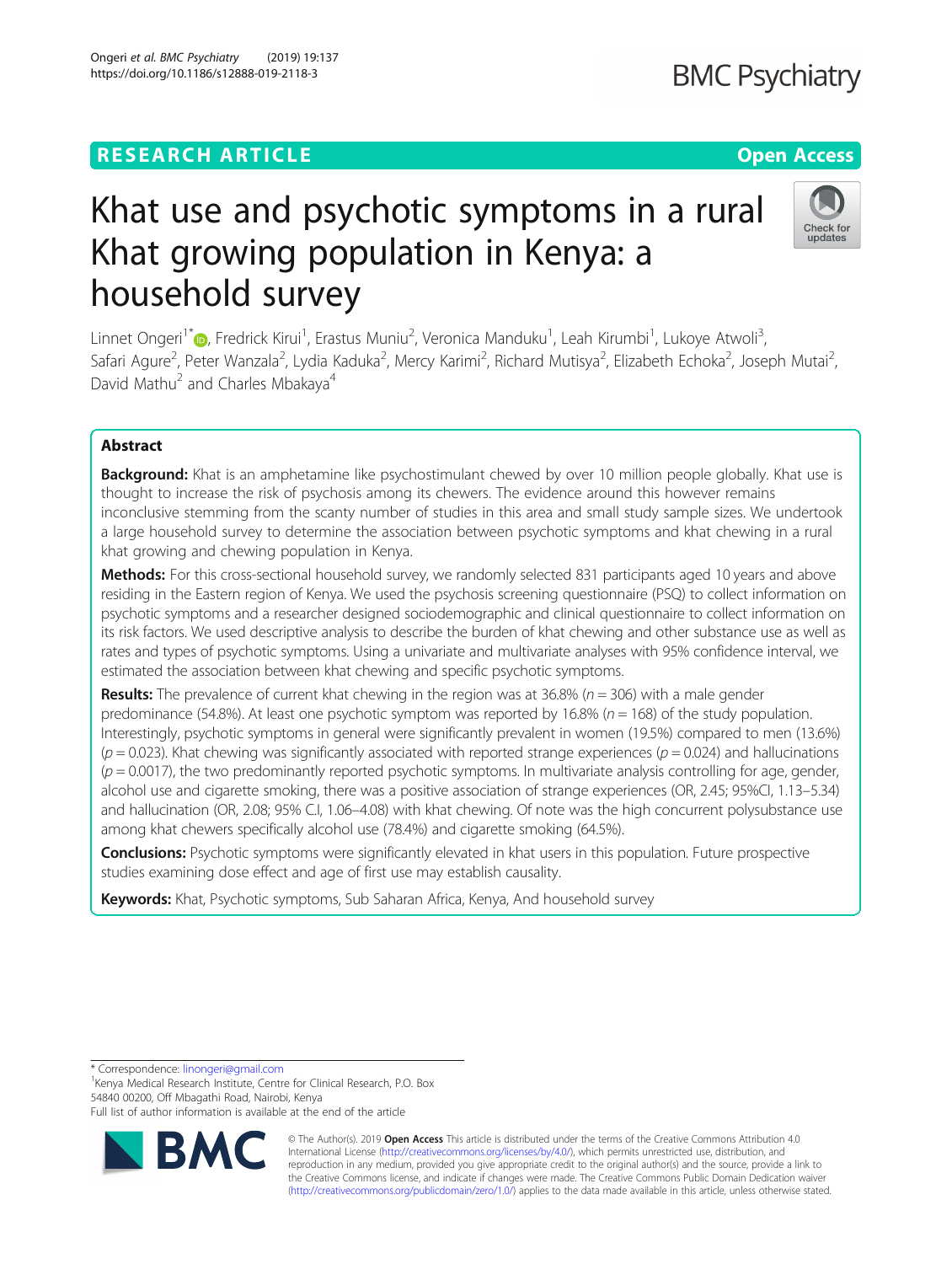# Background

Catha edulis, commonly known as khat, is a psychostimulant plant used by over 10 million people daily, mainly in eastern Africa and the Middle East [\[1\]](#page-10-0). Historically, khat was recognized as a ceremonial plant in Kenya, chewed primarily by older men during special social gatherings [\[2](#page-10-0)]. Recently however, the pattern of khat consumption has been slowly changing with not only a rise in use among women and the youth but also an increase in quantity of khat chewed [[3,](#page-10-0) [4\]](#page-10-0). In addition to its longstanding traditional value, the sale of khat is an important contributor to Kenya's economy. Khat is currently Kenya's highest valued horticultural export accounting for about 60% of the total value of such exports [[5](#page-10-0)]. It is mainly cultivated in the Eastern part of Kenya and its use remains legal in the country.

Khat is primarily ingested by chewing. The leaves and stalks of the khat plant are slowly chewed to release its juice which is then ingested with saliva. The residual pulp is subsequently pushed to the side of the cheek and the mouth continuously filled with fresh leaves. The accumulated ball of residue is eventually spat out at the end of the chewing session [[6](#page-10-0)]. In addition to its euphoric acute effect, khat users also commonly report increased levels of alertness, decreased hunger and fatigue and a general sense of wellbeing during chewing [\[6](#page-10-0)–[8](#page-10-0)]. The euphoric effect is felt within 1 h of chewing khat. Cathinone which is the main alkaloid constituent of khat reaches peak plasma levels 1.5–3.5 h after the onset of chewing [[9,](#page-10-0) [10\]](#page-10-0). Its average elimination half-life is four and half hours [\[11](#page-10-0)]. The acute effects of euphoria and alertness are later proceeded by excessive feelings of anxiety and irritability, poor concentration and insomnia following chewing [\[12](#page-10-0)]. The tolerance level of khat is low and withdrawal symptoms linked to khat use include nightmares, tremors, depression, sedation and hypotension [[13](#page-10-0), [14](#page-10-0)]. Chronic khat use has additionally been linked to cardiovascular, digestive, genitourinary, endocrine and oral dental health problems [\[15](#page-10-0)–[19\]](#page-10-0).

On average 100 g of fresh khat leaves contain 36mgs of cathinone, 120 mg cathine and 8 mg norephedrine [[20\]](#page-10-0). Khat is chewed for its psychoactive effect is thought to come from two phenylalkylamines; cathinone and cathine, which are structurally related to amphetamine [[21\]](#page-11-0). Despite notable progress having been made in identifying the pharmacological basis of Khat there is divided opinions on the potency and subsequent neurobehavioral effects. Khat's effect on the central nervous system is thought to act like amphetamine by increasing the activity of the dopaminergic and noradrenergic transmission. [\[22](#page-11-0)]. Previous studies have shown associations between heavy khat use with psychosis and mania [\[23](#page-11-0)]. In addition, some studies have pointed towards khat exacerbating or triggering primary psychotic disorders such as schizophrenia [\[24,](#page-11-0) [25](#page-11-0)]. Khat induced psychosis has been described as transient in nature and characterized majorly by symptoms of paranoia and mania [\[26](#page-11-0)–[28](#page-11-0)]. However, this research is non-conclusive and primarily based on case reports [[29](#page-11-0)]. Another limitation to previous khat research is the number of neurobehavioral studies focused on highly traumatized migrant populations making findings inconclusive as to whether the trauma or the khat triggered the psychosis [\[30\]](#page-11-0). A deeper understanding of the epidemiology of khat associated psychosis is warranted to contribute to the evidence base necessary in developing policies around this plant. In addition, previous local community based studies have shown relatively high rates of participants endorsing at least one psychotic symptom (13.9%) [\[31](#page-11-0)], being able to tease out the burden of psychotic symptoms attributable to khat use as compared to other risk factors is key to understanding khat use pathophysiology. Khat remains a controversial plant with differing opinions on its benefits and negative impact on human health [\[32\]](#page-11-0), hence as part of the Kenyan government's efforts to understand the burden of khat use and its effects on human health we were tasked to conduct a large, population based study in a rural non migrant population of mainly khat growers. We report here findings on the prevalence of khat use and its association with psychotic symptoms in the survey population.

# **Methods**

# Study design

We used a cross sectional study design to collect data from randomly selected households.

# Study population and setting

We conducted this study in Meru and Embu County situated in the Eastern Part of Kenya. The two counties border each other and together occupy close to 10,000 km<sup>2</sup>. These are the largest khat growing regions in Kenya and only second to Ethiopia in Africa.

The population of Embu County is estimated at 543,221 while Meru County population currently stands at 1,400,000. The two communities are agrarian with a focus on cash crop cultivation this primarily being khat. The khat variant grown in Embu is referred to as Muguka while the Meru variant is known as Miraa. The two variants are physically different with the shoots for Muguka and the leaves for miraa being chewed.

In Embu County, we identified two sub-counties (Mbeere North & Mbeere South) as having high production of Muguka, while in Meru, we selected four sub-counties (Igembe North, Igembe Central, Igembe South and Tigania East) for their high production of Miraa.

Data collection was carried out between the months of September 2015 to December 2015.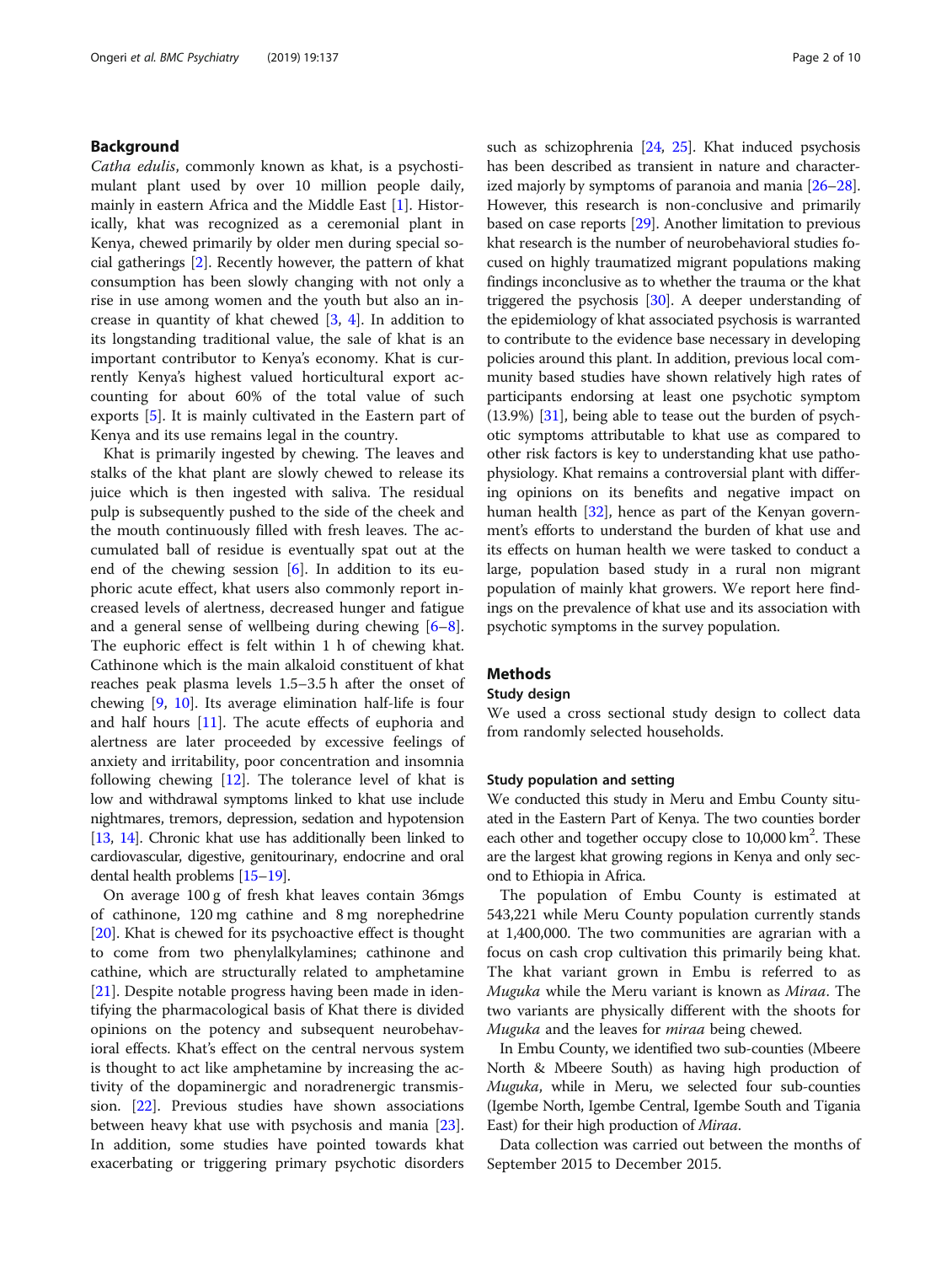# Participant recruitment

Sub-areas (villages) which are the smallest administrative units were the Primary Sampling Unit (PSU) or cluster in this survey. Using the local administration, we listed all sub-areas growing khat in the identified sub-counties.

We then allocated the number of clusters required for each county (Meru and Embu) using income generated annually as a proxy measure and applying square root allocation method. For sub-counties, we determined the number of clusters required using the square root allocation method based on number of sub-areas in the sub-county growing khat.

In each of the Sub-counties, we used a two-stage cluster sampling methodology where the first stage involved selection of required clusters for adults and children using systematic random sampling. In the second stage we used systematic random sampling to uniformly select 10 households from a listing of households in each cluster.

From identified adult clusters, we selected the household head and the lead spouse. From identified child clusters, among the children aged 10–17 years in each selected household, we randomly selected one child by balloting if there were more than one eligible child. In the occasion a household member was found to be unavailable during the first visit, at least two follow up visits on two separate occasions were made to maximize on response. Whenever there was complete failure to get the selected household member, it was captured as a non-response.

# Sample size

Using the Fischer et al. formula and a desired precision of 5% for the indicator with 95% confidence, we required a minimum sample size of 385. Applying a design effect of 2 due to cluster sampling and a non-response rate of 20% we determined a sample size rounded off to 1000.

# Ethics and consent

We were granted scientific approvals; SSC number 2888 from the KEMRI Scientific Review Committee (SSC) and the Scientific and Ethical Review Unit (SERU). We then obtained permission to access the study sites from the relevant authorities.

At the household level we sought informed consent from all the adult participants prior to the interview. For participants aged less than 18 years, informed consent was obtained from either their parents or guardians followed by assent by the participant. We informed participants that participation in the study was voluntary and information collected during the study was solely for study purpose. Participants signed written informed consent after detailed explanation of the study purpose. All consents and study documents were in both English and Kiswahili translations. We asked recruited participants to pick the language they preferred for the interview. Trained research assistants conducted interviews in secluded areas to maintain privacy of participants. For participants who required medical attention, we referred them for appropriate medical care.

# Variables

All study questionnaires were forward translated into the local language (Kiswahili) and then back translated into English. Pretesting and piloting of the study tools was undertaken in a different locality from selected clusters for face and content validity. This ensured the content was understandable to the study population (adults and children). Piloting procedure involved administration of the tools by the study clinicians/nurses followed by interviews with participants about their opinions, concerns and challenges about questions asked. Data was collected using a structured face to face interview format using either English or Kiswahili translations depending on the participants' preference.

We used a researcher designed questionnaire to collect data on socio-demographic characteristics of participants as well as specific khat use behaviour. A separate simplified questionnaire was used for children to collect sociodemographic and khat use behaviour.

We used Alcohol, Smoking and Substance Involvement Screening Test (ASSIST) to collect information on other substance use [[33](#page-11-0)].

We then assessed the presence of five types of psychotic symptoms (mania/hypomania, thought control, paranoia, strange experience, and hallucinations) occurring in the past year using the Psychosis Screening Questionnaire (PSQ) [[34\]](#page-11-0) . In some instances, to determine the severity of the symptoms we used one follow-up questions after the main probe question for each type of psychotic symptom.

The questions and response options required for the endorsement of each psychotic symptom were as follows:

- 1. Mania/hypomania: over the past year, have there been times when you felt very happy indeed without a break for days on end? (yes)
- 1a. Was there an obvious reason for this? (no)
- 2. Thought control: over the past year, have you ever felt that your thoughts were directly interfered with or controlled by some outside force or person? (yes)
- 2a. Did it come about in a way that many people would find hard to believe, for instance, through telepathy? (yes)
- 3. Paranoia: over the past year, have there been times when you felt that people were againstyou? (yes)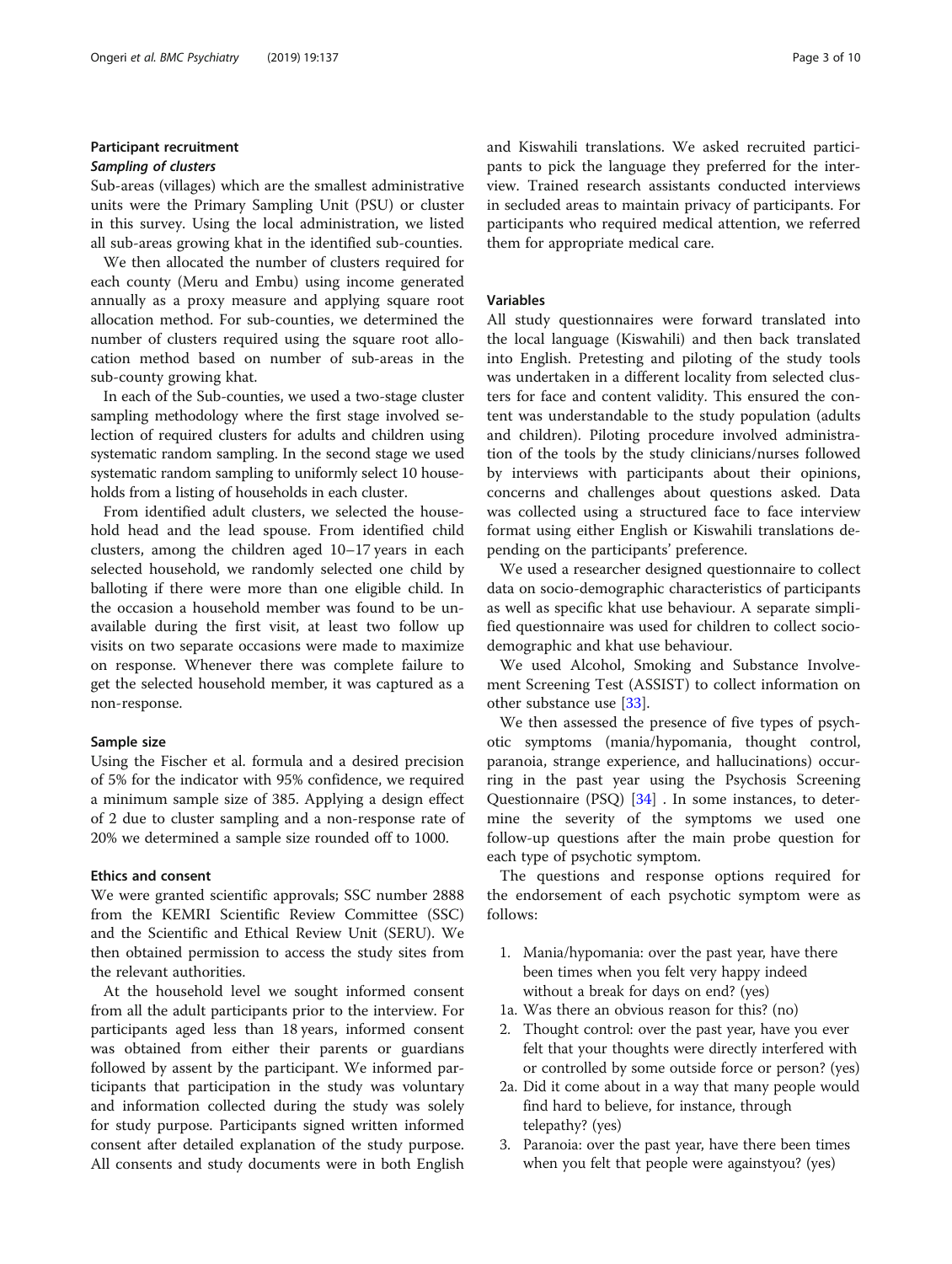- <span id="page-5-0"></span>3a. Have there been times when you felt that people were deliberately acting to harm you or your interests? (yes)
- 4. Strange experience: over the past year, have there been times when you felt that something strange was going on? (yes)
- 4a. Was it so strange that other people would find it very hard to believe? (yes)
- 5. Hallucination: over the past year, have there been times when you heard or saw things that other people could not? (yes)

We diagnosed probable psychosis when at least one of the five experiences was selected.

# Statistical analysis

We carried out data analysis using IBM SPSS version 21.0 statistical software and R software. Analysis included descriptive statistics (means, standard deviations & medians for continuous variables, proportions and frequency distributions for categorical variables). We confirmed distribution characteristics using Kolmogorov-Sminorf test and Exploratory Data Analysis (EDA) for all the continuous data. Student T-test (for normally distributed data) and Mann-Whitney U test (for skewed data) tested for differences in continuous variables between categories of dependent variables. For categorical variables Chi-square and where applicable, we used Fisher's exact probability tests. A *p*-value of  $< 0.05$  was considered statistically significant. To determine association of psychotic symptoms

# Results

After sampling 650 households from 65 clusters (26 in Embu and 39 in Meru) we enrolled a total of 843 participants out of an expected 1000 (313 from Embu and 530 from Meru) resulting in a non-response rate of 16%. Of

and khat chewing while controlling for effect of other variables we carried out binary logistic regression analysis.

**Table 1** Distribution of socio-demographic characteristics & substance use by sex

| Parameter                           | Total       | Sex, %      |             |         |  |
|-------------------------------------|-------------|-------------|-------------|---------|--|
|                                     |             | Male        | Female      |         |  |
| Age group in years                  | $(N = 829)$ | $(N = 395)$ | $(N = 434)$ |         |  |
| $10 - 17$                           | 33.8        | 31.6        | 35.7        | < 0.001 |  |
| $18 - 35$                           | 28.3        | 22.0        | 34.1        |         |  |
| $36 - 50$                           | 23.6        | 26.3        | 21.2        |         |  |
| $>50$                               | 14.2        | 20.0        | 9.0         |         |  |
| Education (Adults only)             | $(N = 549)$ | $(N = 271)$ | $(N = 278)$ |         |  |
| Up to primary                       | 84.7        | 80.8        | 88.5        | 0.017   |  |
| Secondary                           | 12.2        | 16.2        | 8.3         |         |  |
| Tertiary                            | 3.1         | 3.0         | 3.2         |         |  |
| Occupation (Adults only)            | $(N = 540)$ | $(N = 265)$ | $(N = 275)$ |         |  |
| Formal & Self employed              | 13.7        | 17.7        | 9.8         | 0.024   |  |
| Farmer                              | 79.4        | 75.1        | 83.6        |         |  |
| Casual, domestic & other            | 6.9         | 7.2         | 6.5         |         |  |
| Income (Adults only)                | $(N = 460)$ | $(N = 256)$ | $(N = 204)$ |         |  |
| < 5000                              | 35.0        | 23.0        | 50.0        | < 0.001 |  |
| $5000 - < 50000$                    | 59.8        | 69.1        | 48.0        |         |  |
| 50000 & over                        | 5.2         | 7.8         | 2.0         |         |  |
| Khat use                            | $(N = 831)$ | $(N = 396)$ | $(N = 435)$ |         |  |
| Chewers                             | 36.8        | 54.8        | 20.5        | < 0.001 |  |
| Non chewers                         | 63.2        | 45.2        | 79.5        |         |  |
| Tobacco use (Daily or almost daily) | $(N = 829)$ | $(N = 395)$ | $(N = 434)$ |         |  |
| Yes                                 | 13.4        | 26.3        | 1.6         | < 0.001 |  |
| No                                  | 86.6        | 73,7        | 98.4        |         |  |
| Alcohol use (Daily or almost daily) | $(N = 829)$ | $(N = 395)$ | $(N = 434)$ |         |  |
| Yes                                 | 3.7         | 6.3         | 1.4         | < 0.001 |  |
| No                                  | 96.3        | 93.7        | 98.6        |         |  |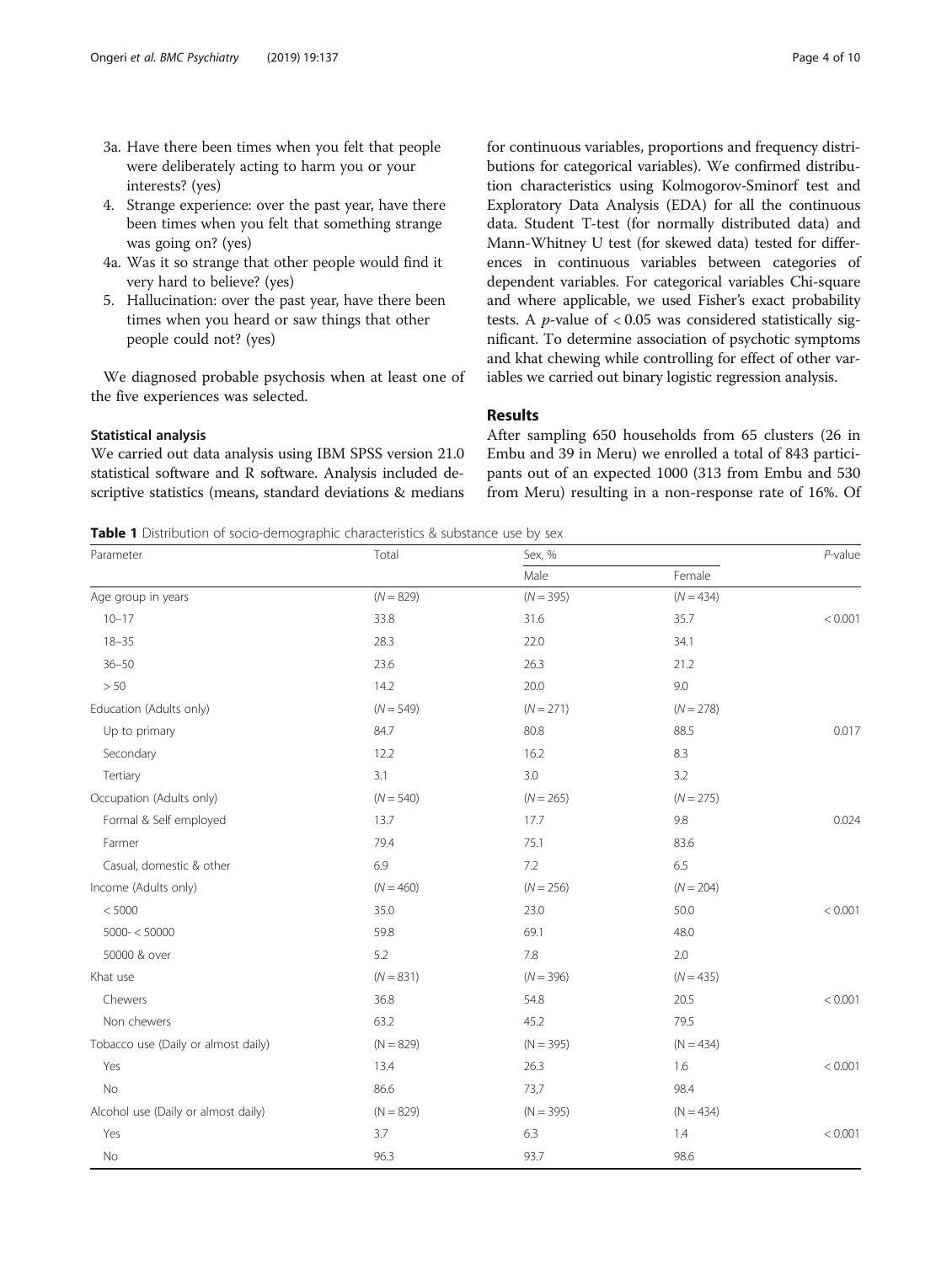these 831 completed the PSQ questionnaire with adults making 66.3% ( $n = 551$ ) of the participants.

# Distribution of socio-demographic characteristics & substance use by sex

The median age of participants was 30 years [Interquartile range (IQR) 15–42 years] and ranged from 10 to 78 years.

Over half of the study participants were farmers below 35 years of age and with a lower level of education. Gender comparisons found more males reporting substance use. See Table [1](#page-5-0).

# Distribution of socio-demographic characteristics, alcohol and tobacco use by khat chewing

The prevalence of life time use of khat was 44.6% (371 out of 831) while that of current use was 36.8% (306 out of 831). There was a significant gender difference in khat use with 54.8% of males and 20.4% of the females reporting khat use ( $p < 0.001$ ). The rates of khat chewing in children aged between 10 and 17 years was 13.6%. Khat chewing was significantly associated with male sex ( $p < 0.001$ ), younger age (less than 35 yrs) ( $p < 0001$ ), higher level of income  $(p < 0.001)$  and comorbid alcohol  $(p = 0.001)$  and tobacco use  $(p < 0.001)$ . No significant association was seen with level of education and occupation. See Table 2.

# Pattern of khat chewing according to gender

Forty-four percent of the participants had attained the age of 15 years when they first started chewing khat, however of note is that more females (32.6%) reported starting to chew khat under 10 years of age compared to males (12.6%). Nearly half of the khat users reported daily use of khat and chewing between one to three bunches of khat in a sitting. Many (76.7%) had chewed khat over a 10 year duration. There was a statistically significant difference in the distribution pattern of khat use between males and females based on age at first use  $(p < 0.001)$ , frequency  $(p = 0.016)$ , amount  $(p = 0.001)$ and duration of khat chewing  $(p < 0.001)$ . See Table [3.](#page-7-0)

# Distribution of socio-demographic characteristics by psychotic symptoms

The overall rate of at least one psychotic symptom in the study population was 16.7%. Females had a significantly higher rate of reporting compared to males ( $p =$ 0.023). The age group of young adults reported significantly higher rates  $(p < 0.001)$  with paranoid symptoms featuring predominantly (15.7%). See Table [4](#page-8-0).

# Distribution of substance use by psychotic symptoms

Both hallucinations and strange experiences were significantly associated with khat chewing  $P$  value 0.0017 and 0.024 respectively. Khat users had higher rates of all symptoms (although not significant) except mania/

| Table 2 Distribution of socio-demographic characteristics, |
|------------------------------------------------------------|
| alcohol and tobacco use by Khat chewing                    |

| Parameter                           | Khat chewing |       | P-value |
|-------------------------------------|--------------|-------|---------|
|                                     | n            | %Chew |         |
| Sex                                 |              |       |         |
| Male                                | 396          | 54.8  | < 0.001 |
| Female                              | 435          | 20.5  |         |
| Age group in years                  |              |       |         |
| $10 - 17$                           | 280          | 13.6  | < 0.001 |
| $18 - 35$                           | 235          | 50.6  |         |
| $36 - 50$                           | 196          | 46.9  |         |
| > 50                                | 118          | 48.3  |         |
| Education (Adults only)             |              |       |         |
| Up to primary                       | 465          | 49.2  | 0.107   |
| Secondary                           | 67           | 50.7  |         |
| Tertiary                            | 17           | 23.5  |         |
| Occupation (Adults only)            |              |       |         |
| Formal & Self employed              | 74           | 60.8  | 0.068   |
| Farmer                              | 429          | 46.4  |         |
| Casual, domestic & other            | 37           | 51.4  |         |
| Income (Adults only)                |              |       |         |
| < 5000                              | 161          | 41.0  | < 0.001 |
| $5000 - < 50000$                    | 275          | 55.6  |         |
| 50000 & over                        | 24           | 79.2  |         |
| Tobacco use (Daily or almost daily) |              |       |         |
| Yes                                 | 111          | 78.4  | < 0.001 |
| <b>No</b>                           | 718          | 30.5  |         |
| Alcohol use (Daily or almost daily) |              |       |         |
| Yes                                 | 31           | 64.5  | 0.001   |
| <b>No</b>                           | 798          | 35.8  |         |

hypomania, which is a mood component. Excluding mania/hypomania symptoms, khat users still had higher rates of overall psychosis at 16.7% compared to 12.8% for non-users with no significant difference  $(p = 0.12)$ . Daily use of tobacco was significantly associated with thought control, paranoid and hallucination symptoms of psychosis while daily use of alcohol was significantly associated with almost all symptoms of psychosis except manic/hypomanic symptoms. See Table [5.](#page-8-0) A total of 23 (2.8%) participants were taking other psychotomimetic substances (cannabis 10; inhalants 7; sleeping pills 1; heroin/morphine/pain medicine 4; and a combination of cannabis, sleeping pills & hallucinogens 1). Statistical evaluation of use of any of the psychotomimetic substances and psychotic-like symptoms of participants, did not show significant associations.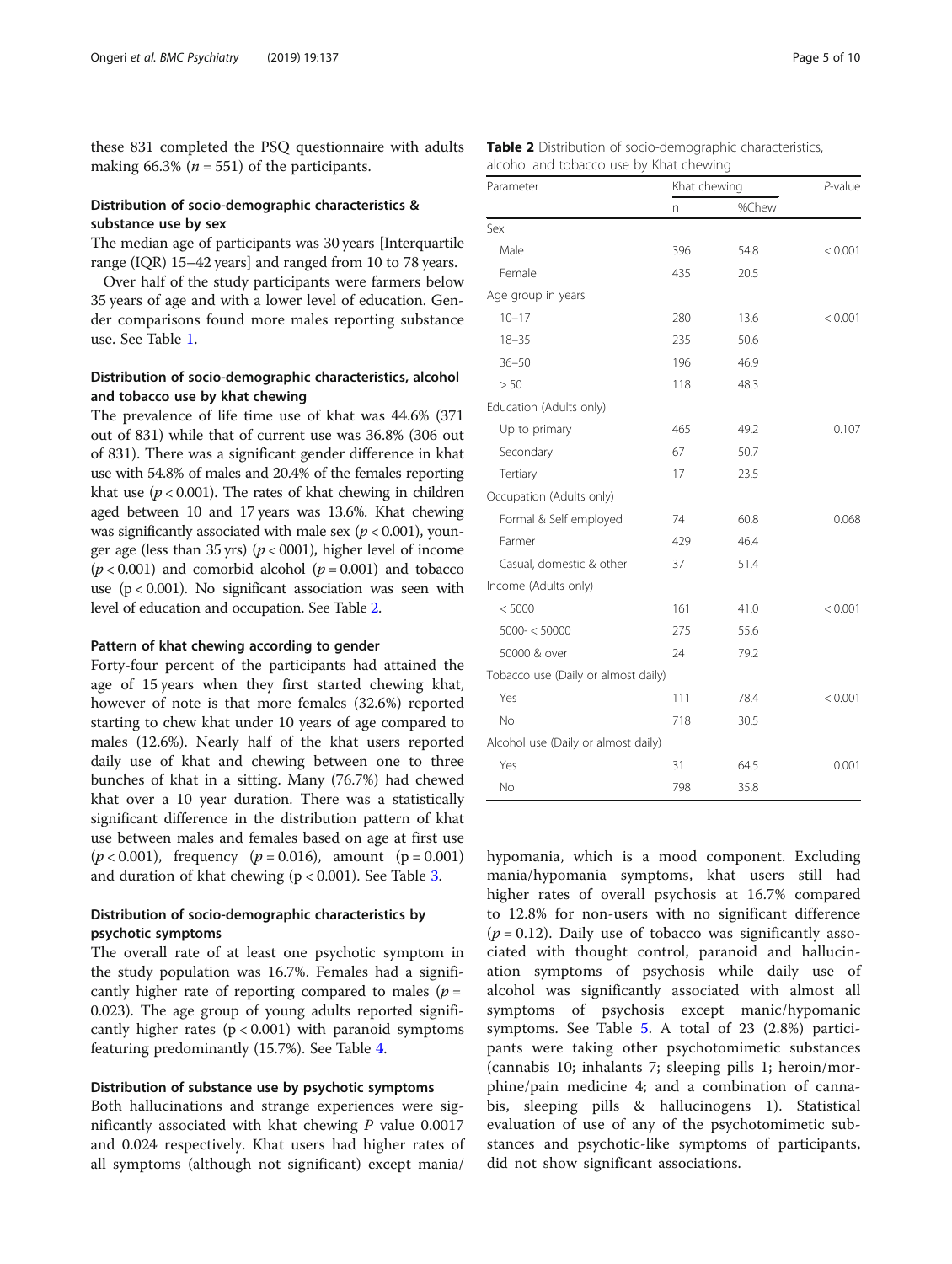| Characteristic                | Gender, %        |                          | Total                         | $P$ -value |  |
|-------------------------------|------------------|--------------------------|-------------------------------|------------|--|
|                               | Male $(N = 217)$ | Female $(N = 89)$        | $(N = 306)$                   |            |  |
| Age when started khat chewing |                  |                          |                               |            |  |
| Under 10 years                | 12.6             | 32.6                     | 18.3                          | < 0.001    |  |
| Between 10 and 15 years       | 39.5             | 32.6                     | 37.5                          |            |  |
| above 15 years                | 47.9             | 34.9                     | 44.2                          |            |  |
| Khat chewing pattern          |                  |                          |                               |            |  |
| One day per week              | 3.3              | 9.8                      | 5.2                           | 0.016      |  |
| 2-3 days per week             | 26.3             | 37.8                     | 29.6                          |            |  |
| 4-6 days per week             | 16.3             | 13.4                     | 15.5                          |            |  |
| Everyday                      | 54.1             | 39.0                     | 49.8                          |            |  |
| Bunches chewed in a sitting   |                  |                          |                               |            |  |
| Less than one                 | 23.0             | 42.0                     | 28.5                          | 0.001      |  |
| Between 1 and 3               | 49.8             | 47.7                     | 49.2                          |            |  |
| Between 3 and 5               | 10.6             | 6.8                      | 9.5                           |            |  |
| More than 5                   | 16.6             | 3.4                      | 12.8                          |            |  |
| Number of years chewing khat  |                  |                          |                               |            |  |
| < than 1 year                 | -                | $\overline{\phantom{0}}$ | $\qquad \qquad \qquad \qquad$ | < 0.001    |  |
| 1-4 years                     | 9.3              | 29.1                     | 15.0                          |            |  |
| $5-10$ years                  | 7.9              | 9.3                      | 8.3                           |            |  |
| $>10$ years                   | 82.8             | 61.6                     | 76.7                          |            |  |

<span id="page-7-0"></span>Table 3 Pattern of khat chewing by gender

# Logistic regression analysis for strange experiences and hallucinations in relation to Khat use

Adjusting for age, sex and tobacco use, the odds of reporting strange experiences was elevated in Khat users at OR, 2.45; 95%CI, 1.13–5.34. Similarly, khat use was associated with higher odds of experiencing hallucinations (OR, 2.08; 95% C.I, 1.06–4.08) controlling for sex, age and alcohol use. See Table [6](#page-9-0).

# **Discussion**

The lifetime prevalence of khat use in the study participants was 44.6%. This study found a high overall prevalence of current khat use (36.8%). This prevalence is comparable to a study in Ethiopia reporting a 37.8% prevalence of current khat use [[35](#page-11-0)] but lower than rates in recent population based study in Yemen (80%) [[24](#page-11-0), [36](#page-11-0)]. Khat is thought to be a cash crop in this study area, our study findings however show that khat is not only grown for sale but also locally consumed by the residents. Similar to previous khat studies our study found significant gender differences with khat use predominantly being reported in males [\[37](#page-11-0), [38\]](#page-11-0). Of note is that in our study setting khat is culturally chewed primarily by men. Few studies have reported on khat use in children, though the rates of chewing in children in our study were only 13.6%; low compared to studies earlier done in Yemen [[36](#page-11-0)], it still is a worrisome figure as earlier initiation of substance use is linked to increased risk of drug related morbidity [\[39](#page-11-0), [40](#page-11-0)].

The overall rates of at least one psychotic symptom reported were slightly higher (16.7%) compared to a local household based study conducted in Western Kenya (13.9%) [[31\]](#page-11-0). Varying levels of risk factors particularly exposure to substance use may explain the difference seen. Interestingly however, unlike similar population based khat studies elsewhere [\[41](#page-11-0)], we found a significantly higher rate of psychotic symptoms reported in women compared to men; a finding that was similarly observed in a Western Kenya population survey study [[31\]](#page-11-0) . Because khat is predominantly chewed by men it is assumed that men would present with higher levels of psychiatric morbidity including psychosis compared to women which is not the case here. One theory could perhaps be a difference in vulnerability to the exposure to khat however, this is unlikely in our study as reported psychotic symptoms were significantly higher in women compared to men regardless of their use of khat. Previous studies have demonstrated an increased stress sensitivity in women compared to men [\[42,](#page-11-0) [43](#page-11-0)]. Of note is that greater stress sensitivity has been significantly associated with increases in positive psychotic symptoms among females [\[44\]](#page-11-0). This could offer one explanation to the higher rates of psychotic symptoms seen in women compared to men in our study. This higher reporting of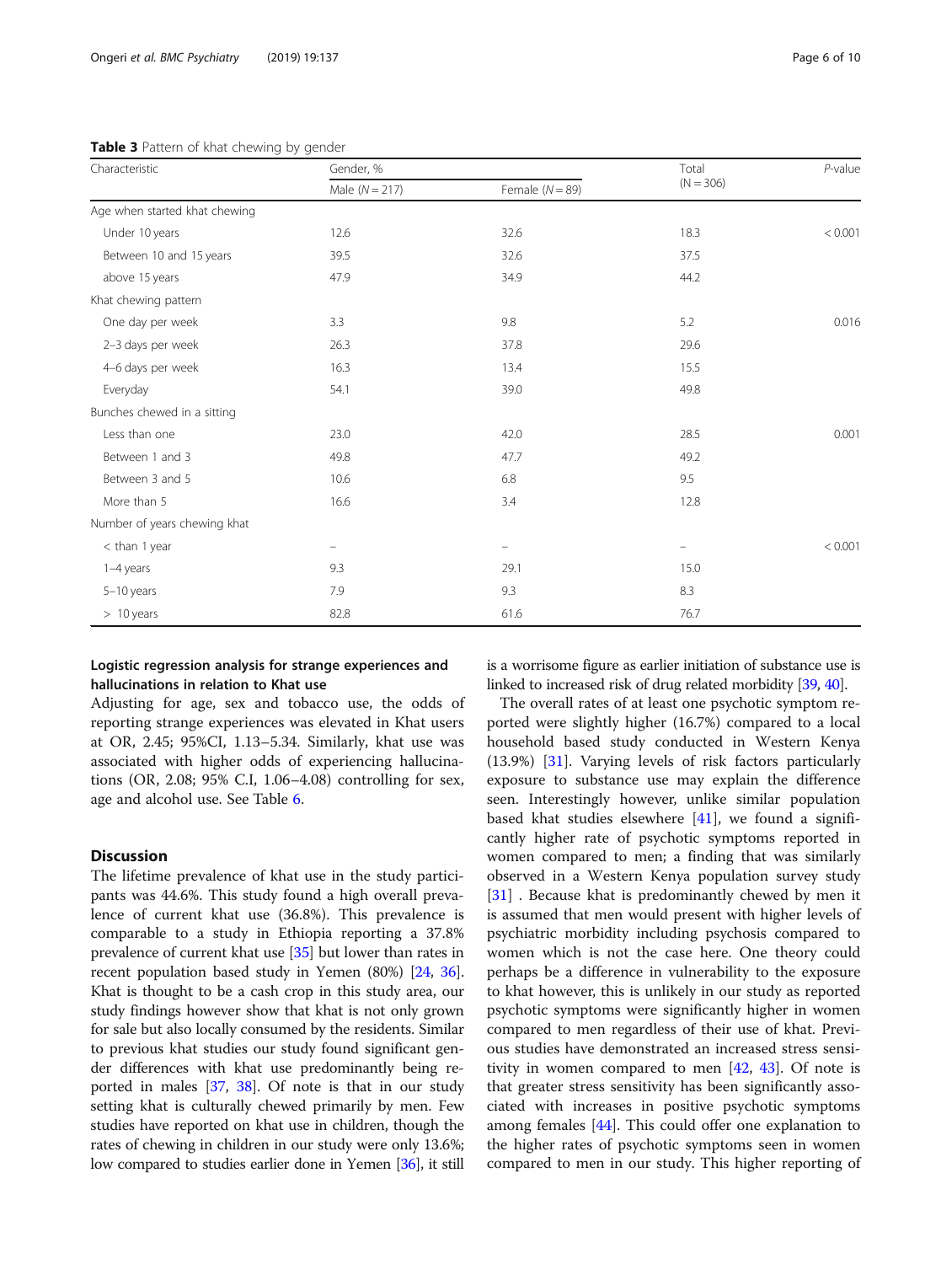| Parameter                               | $\mathbb N$ | Mania/ Hypomania | Thought control | Paranoia | Strange experiences | Hallucinations | Any symptom |
|-----------------------------------------|-------------|------------------|-----------------|----------|---------------------|----------------|-------------|
|                                         |             | $\%$             | $\%$            | $\%$     | $\%$                | $\%$           | $\%$        |
| Sex                                     |             |                  |                 |          |                     |                |             |
| Male                                    | 396         | 2.5              | 3.8             | 7.3      | 3.0                 | 4.3            | 13.6        |
| Female                                  | 435         | 3.2              | 4.4             | 11.5     | 5.5                 | 7.1            | 19.5        |
| P-value                                 |             | 0.551            | 0.673           | 0.041    | 0.079               | 0.080          | 0.023       |
| Age group                               |             |                  |                 |          |                     |                |             |
| $10 - 17$                               | 280         | 2.5              | 1.8             | 3.2      | 1.4                 | 2.5            | 10.4        |
| $18 - 35$                               | 235         | 5.1              | 7.2             | 15.7     | 6.8                 | 9.8            | 26.0        |
| $36 - 50$                               | 196         | 1.5              | 4.1             | 8.2      | 4.6                 | 4.6            | 13.8        |
| > 50                                    | 118         | 1.7              | 3.4             | 14.4     | 5.9                 | 7.6            | 18.6        |
| P-value                                 |             | 0.105            | 0.020           | < 0.001  | 0.019               | 0.003          | < 0.001     |
| Education (Adults only)                 |             |                  |                 |          |                     |                |             |
| Up to primary                           | 465         | 3.4              | 5.6             | 13.8     | 6.0                 | 7.5            | 21.1        |
| Secondary                               | 67          | 1.5              | 4.5             | 9.0      | 6.0                 | 7.5            | 16.4        |
| Tertiary                                | 17          | $\circ$          | 0               | $\circ$  | $\mathsf{O}\xspace$ | 5.9            | 5.9         |
| P-value                                 |             | nv               | nv              | 0.151    | nv                  | 0.968          | 0.225       |
| Occupation (adults only)                |             |                  |                 |          |                     |                |             |
| Formal & Self employed                  | 74          | 2.7              | 2.7             | 6.8      | 4.1                 | 8.1            | 14.9        |
| Farmer                                  | 429         | 3.3              | 5.4             | 13.8     | 6.3                 | 7.2            | 20.5        |
| Casual, domestic & other                | 37          | 2.7              | 10.8            | 13.5     | 5.4                 | 8.1            | 34.3        |
| P-value                                 |             | nv               | nv              | 0.248    | nv                  | 0.951          | 0.423       |
| Income (Monthly income for adults only) |             |                  |                 |          |                     |                |             |
| < 5000                                  | 161         | 5.0              | 6.2             | 17.4     | 5.6                 | 6.2            | 22.4        |
| $5000 - < 50000$                        | 275         | 2.9              | 5.5             | 10.5     | 6.9                 | 8.0            | 20.4        |
| 50000 & over                            | 24          | $\mathbf 0$      | 4.2             | 8.3      | 4.2                 | $\circ$        | $8.3\,$     |
| $P$ -value                              |             | 0.334            | 0.899           | 0.095    | 0.781               | 0.302          | 0.282       |

<span id="page-8-0"></span>Table 4 Distribution of socio-demographic characteristics by psychotic symptoms

 $nv$  Chi-square not valid,  $* =$  Fisher's Exact Probability

|  | Table 5 Distribution of substance use by psychotic symptoms |
|--|-------------------------------------------------------------|
|--|-------------------------------------------------------------|

| Parameter                           | $\mathbb N$ | Mania/ Hypomania   | Thought control    | Paranoia           | Strange experiences  | Hallucinations     | Any symptom |
|-------------------------------------|-------------|--------------------|--------------------|--------------------|----------------------|--------------------|-------------|
|                                     |             | $\%$               | $\%$               | $\%$               | %                    | %                  | %           |
| Khat use                            |             |                    |                    |                    |                      |                    |             |
| Yes                                 | 306         | 2.6                | 5.6                | 10.5               | 6.5                  | 8.2                | 18.6        |
| <b>No</b>                           | 525         | 3.0                | 3.2                | 9.0                | 3.0                  | 4.4                | 15.6        |
| P-value                             |             | 0.719              | 0.104              | 0.476              | 0.017                | 0.024              | 0.262       |
| Tobacco use (Daily or almost daily) |             |                    |                    |                    |                      |                    |             |
| Yes                                 | 111         | 5.4                | 8.1                | 16.2               | 9.9                  | 9.0                | 27.0        |
| <b>No</b>                           | 718         | 2.5                | 3.5                | 8.5                | 3.5                  | 5.3                | 15.2        |
| P-value                             |             | 0.089a             | 0.028 <sup>a</sup> | 0.010              | 0.005 <sup>a</sup>   | 0.119              | 0.002       |
| Alcohol use (Daily or almost daily) |             |                    |                    |                    |                      |                    |             |
| Yes                                 | 31          | 3.2                | 12.9               | 22.6               | 12.9                 | 19.4               | 32.3        |
| No                                  | 798         | 2.9                | 3.8                | 9.0                | 4.0                  | 5.3                | 16.2        |
| P-value                             |             | 0.605 <sup>a</sup> | 0.034 <sup>a</sup> | 0.022 <sup>a</sup> | $0.041$ <sup>a</sup> | 0.007 <sup>a</sup> | 0.019       |

nv Chi-square not valid,  $a =$  Fisher's Exact Probability

Sex, age group, current Khat chewing, tobacco and alcohol use were subjected to binary logistic regression using backward stepwise (LR) method for strange experiences as well as hallucinations and following tables shows the variables that were retained in the models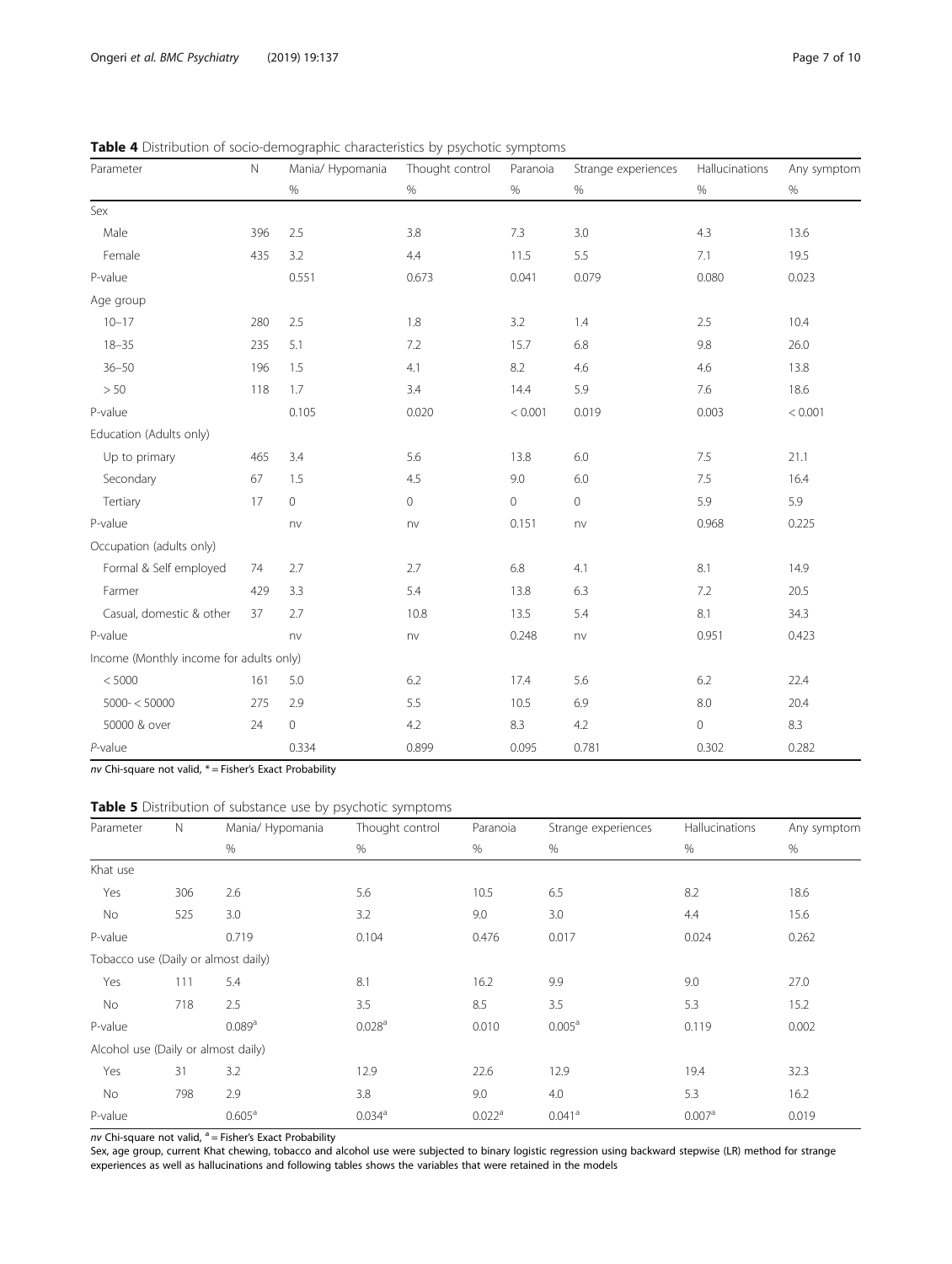| Variable            | Categories | β         | $S.E.(\beta)$ | $p$ -value | AOR <sup>a</sup> | 95% CI for AOR |        |
|---------------------|------------|-----------|---------------|------------|------------------|----------------|--------|
|                     |            |           |               |            |                  | Lower          | Upper  |
| Strange experiences |            |           |               |            |                  |                |        |
| Sex                 | Female     | $-0.752$  | 0.231         | < 0.001    | 5.828            | 2.211          | 15.362 |
|                     | Male       | Reference |               |            |                  |                |        |
| Khat use            | Yes        | $-0.568$  | 0.324         | 0.024      | 2.453            | 1.126          | 5.340  |
|                     | <b>No</b>  | Reference |               |            |                  |                |        |
| Tobacco use         | Yes        | 1.048     | 0.292         | 0.001      | 5.903            | 2.095          | 16.636 |
|                     | No         | Reference |               |            |                  |                |        |
| Constant            |            | $-4.935$  | 0.520         | < 0.001    | 0.007            |                |        |
| Hallucinations      |            |           |               |            |                  |                |        |
| Sex                 | Female     | 1.025     | 0.368         | 0.005      | 2.787            | 1.356          | 5.728  |
|                     | Male       | Reference |               |            |                  |                |        |
| Age group in years  | $10 - 17$  | Reference |               |            |                  |                |        |
|                     | $18 - 35$  | 1.044     | 0.462         | 0.024      | 2.840            | 1.148          | 7.023  |
|                     | $36 - 50$  | 0.367     | 0.531         | 0.489      | 1.444            | 0.510          | 4.089  |
|                     | Over 50    | 1.082     | 0.535         | 0.043      | 2.950            | 1.033          | 8.420  |
| Khat use            | Yes        | 0.733     | 0.343         | 0.033      | 2.080            | 1.062          | 4.077  |
|                     | No         | Reference |               |            |                  |                |        |
| Alcohol use         | Yes        | 1.492     | 0.518         | 0.004      | 4.446            | 1.612          | 12.261 |
|                     | No         | Reference |               |            |                  |                |        |
| Constant            |            | $-4.470$  | 0.499         | < 0.001    | 0.011            |                |        |

<span id="page-9-0"></span>**Table 6** Results of Logistic regression analysis for Strange experiences and Hallucinations

<sup>a</sup> AOR Adjusted Odds Ratio

psychotic symptoms among females than males is in congruent to findings of the Western Kenya study that examined psychotic symptoms in a general population. Though we did not measure life events in the present study, exposure to life events measured in the Western Kenya study found a significant association between experiencing a life events and reporting of psychotic symptoms. When life events were analysed by sex in the study, 4 individual life events namely serious illness, injury or assault to self, bullying, violence at home and running away from your home were associated with increased risk of having psychotic symptoms in females, while none of the same or other life events were associated with increased risk of having psychotic symptoms in males. This finding further supports the theory of gender difference in stress reactivity.

Regarding psychotic symptom profile, khat using participants were more likely to report experiencing strange events and hallucinations compared to other psychotic symptoms. Other studies have linked khat associated psychosis with mania and paranoid symptoms two symptoms that were not statistically significant in this study [\[45](#page-11-0)]. It is worth mentioning that a number of studies have continually shown a high rate of concurrent substance use among khat users [\[46](#page-11-0), [47](#page-11-0)]. Evidenced also

in this study with high rates of concurrent cigarette and alcohol use. Polysubstance use may impact on khat related psychosis symptom profile [[48](#page-11-0), [49](#page-11-0)]. Alcohol related psychosis for example is primarily characterized by hallucinations while stimulants more commonly induce paranoid symptoms of psychosis [[50,](#page-11-0) [51\]](#page-11-0).

After combining all psychotic symptoms no significant association was seen with psychosis for khat users. However, when looking at individual psychotic symptoms both the unadjusted and adjusted analysis, khat use was associated with elevated odds of reporting strange experiences and hallucinations. Based on the cross-sectional nature of our study design it is difficult to conclude on what came first, whether khat itself caused psychosis or whether the participants with existing psychotic disorders used khat in an attempt to alleviate psychotic symptoms. Further, as there was no time line provided for the psychotic experiences and khat use in the interview questions, it is possible that khat users experienced these psychotic symptoms only when they were under influence of khat (acute intoxication) and not in a more persistent way. In this study, we set out to look at discrete psychotic symptoms rather than to make diagnoses of psychotic disorders. The psychosis screening items on the PSQ were used for this purpose since the instrument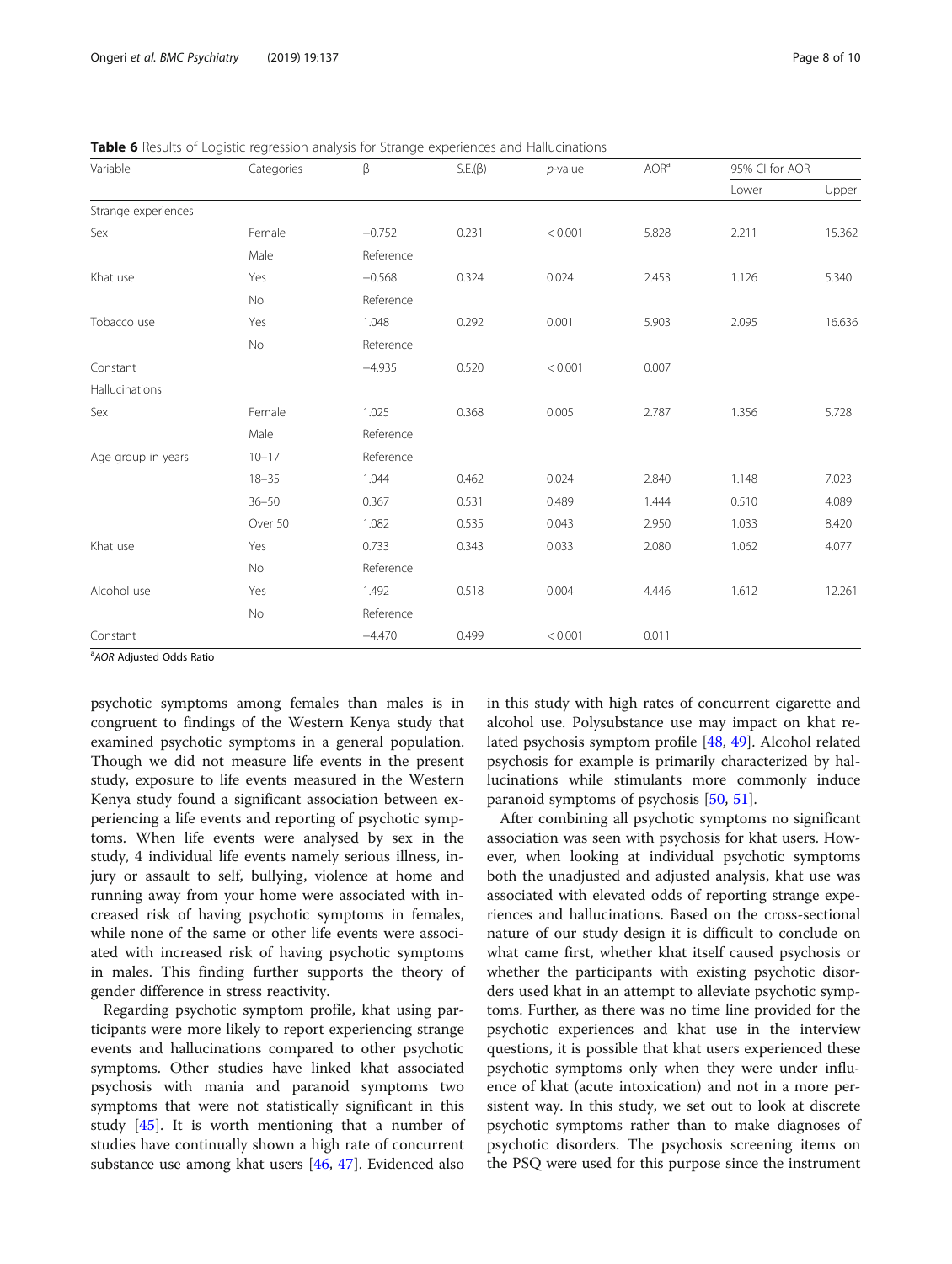<span id="page-10-0"></span>has been used in our setting in the past [[31\]](#page-11-0), and these are the same questions that would be used to screen for psychotic symptoms in a clinical setting, whether children or adults. Additionally, the items are similar to those in a validated adolescent screening [[52\]](#page-11-0). The strength of this study is the relatively large population size recruited using random sampling techniques. However, our study was conducted in a primarily rural population in eastern Kenya and hence generalizability to other populations is unknown.

# Conclusion

This is the first Kenyan population-based study focusing specifically on khat use. Controlling for alcohol and tobacco use we found psychotic symptoms of hallucinations and strange experiences to be significantly elevated in khat users compared to non-users in this study population. There is need for more epidemiological studies with different study designs to see if similar findings are replicated.

# Abbreviations

ASSIST: Alcohol, Smoking and Substance Involvement Screening Test; EDA: Exploratory Data Analysis; IQR: Interquartile range; KEMRI SSC: Kenya Medical Research Institute Scientific Review Committee; PSQ: Psychosis Screening Questionnaire; PSU: Primary Sampling Unit; SERU: Scientific and Ethical Review Unit; SPSS: Statistical Package for Social Sciences

### Acknowledgements

Kenya government for financial support, Meru and Embu Counties leadership for administrative support, research assistants, fieldworkers and laboratory staff for data collection. Last but not least and of importance, all study participants who made the study a reality. We also acknowledge Director, KEMRI for his support.

## Funding

This study was supported by funds from the Government of Kenya Exchequer. The funder did not have any role in the study design, data collection, data analysis, interpretation or writing of the report.

### Availability of data and materials

Datasets used and/or analysed during the current study are available from the first author on reasonable request.

### Authors' contributions

LO, FK, LA, VM and EM co-authored the first draft of the manuscript. EM conducted the statistical analyses and wrote the statistical methods and result section of the manuscript LO, FK, EM, VM, LK, SA, PW, LK, MK, RM, EE, JM, DM, and CM were involved in the designing of the work and the acquisition of the data. All authors reviewed and approved the final version of the manuscript.

### Ethics approval and consent to participate

The Kenya Medical Research Institute's ethical and review committee approved the study. All eligible study participants aged 18 years and above signed a written informed consent prior to recruitment into the study. Eligible study participants aged 10–17 years gave assent by signing a written assent form. Additional to the assent form the parents/guardians of these participants aged between 10 and 17 years signed a parental permission form to consent their children's participation.

### Consent for publication

Not applicable.

# Competing interests

The authors declare that they have no competing interests.

# Publisher's Note

Springer Nature remains neutral with regard to jurisdictional claims in published maps and institutional affiliations.

### Author details

<sup>1</sup> Kenya Medical Research Institute, Centre for Clinical Research, P.O. Box 54840 00200, Off Mbagathi Road, Nairobi, Kenya. <sup>2</sup>Kenya Medical Research Institute, Centre for Public Health Research, P.O. Box 54840 00200, Off Mbagathi Road, Nairobi, Kenya. <sup>3</sup>Moi University School of Medicine, P.O Box 4606, Eldoret 30100, Kenya. <sup>4</sup>Rongo University College, School of Physical Sciences, Technology & Engineering, P.O. Box 103-40404, Rongo, Kenya.

# Received: 27 September 2018 Accepted: 15 April 2019 Published online: 07 May 2019

# References

- 1. Berihu BA. Effect of Khat (Catha edulis Forsk) on Neurobehavioral Functions: Systematic review and Meta analysis. Int J Pharma Sci Res. 2015;6:1369-77.
- 2. Carrier N. Bundles of choice: variety and the creation and manipulation of Kenyan Khat's value. Ethnos. 2006;71:415–37. [https://doi.org/10.1080/](https://doi.org/10.1080/00141840600902737) [00141840600902737.](https://doi.org/10.1080/00141840600902737)
- 3. Carrier N. Is miraa a drug?: categorizing Kenyan khat. Subst Use Misuse. 2008;43:803–18. [https://doi.org/10.1080/10826080701739016.](https://doi.org/10.1080/10826080701739016)
- 4. Odenwald M, Warfa N, Bhui K, Elbert T. The stimulant khat--another door in the wall? A call for overcoming the barriers. J Ethnopharmacol. 2010;132: 615–9. <https://doi.org/10.1016/j.jep.2009.11.005>.
- 5. Musyimi I. Kenya's Intra Africa Horticultural Trade Executive Summary | Horticultural News. Hortinews. 2016. Sector News. [http://www.hortinews.co.](http://www.hortinews.co.ke/2016/01/12/kenyas-intra-africa-horticultural-trade-executive-summary/) [ke/2016/01/12/kenyas-intra-africa-horticultural-trade-executive-summary/.](http://www.hortinews.co.ke/2016/01/12/kenyas-intra-africa-horticultural-trade-executive-summary/)
- 6. Cox Glenice RH. Adverse effects of khat obtaining khat in Western countries. Adv Psychiatr Treat. 2003;9:456–63.
- 7. Douglas H, Boyle M, Lintzeris N. The health impacts of khat: a qualitative study among Somali-Australians. Med J Aust. 2011;195:666–9.
- 8. Berihu BA. Effect of Khat (Catha edulis Forsk) on neurobehavioral functions: systematic review and Meta analysis. Int J Pharma Sci Res. 2015;6:1369–77.
- 9. Halket JM, Karasu Z, Murray-Lyon IM. Plasma cathinone levels following chewing khat leaves (Catha edulis Forsk.). J Ethnopharmacol. 1995;49:111–3. [https://doi.org/10.1016/0378-8741\(95\)90038-1](https://doi.org/10.1016/0378-8741(95)90038-1).
- 10. Toennes SW, Harder S, Schramm M, Niess C, Kauert GF. Pharmacokinetics of cathinone, cathine and norephedrine after the chewing of khat leaves. Br J Clin Pharmacol. 2003;56:125–30. [https://doi.org/10.1046/j.1365-2125.2003.](https://doi.org/10.1046/j.1365-2125.2003.01834.x) [01834.x](https://doi.org/10.1046/j.1365-2125.2003.01834.x).
- 11. Widler P, Mathys K, Brenneisen R, Kalix P, Fisch H-U. Pharmacodynamics and pharmacokinetics of khat: a controlled study. Clin Pharmacol Ther. 1994;55: 556–62. <https://doi.org/10.1038/clpt.1994.69>.
- 12. Hoffman R, Al'Absi M. Khat use and neurobehavioral functions: suggestions for future studies. J Ethnopharmacol. 2010;132:554–63. [https://doi.org/10.](https://doi.org/10.1016/j.jep.2010.05.033) [1016/j.jep.2010.05.033.](https://doi.org/10.1016/j.jep.2010.05.033)
- 13. Wabe NT. Chemistry, pharmacology, and toxicology of khat (Catha edulis forsk): a review. Addict Heal. 2011;3:137–49.
- 14. Abdeta T, Tolessa D, Adorjan K, Abera M. Prevalence, withdrawal symptoms and associated factors of khat chewing among students at Jimma University in Ethiopia. BMC Psychiatry. 2017;17:142. [https://doi.org/10.1186/](https://doi.org/10.1186/s12888-017-1284-4) [s12888-017-1284-4.](https://doi.org/10.1186/s12888-017-1284-4)
- 15. Tesfaye F, Byass P, Wall S, Berhane Y, Bonita R. Association of smoking and khat (Catha edulis Forsk) use with high blood pressure among adults in Addis Ababa, Ethiopia, 2006. Prev Chronic Dis. 2008;5:A89.
- 16. Saif-Ali R, Al-Qirbi A, Al-Geiry A, AL-Habori M. Effect of Catha edulis on plasma glucose and C-peptide in both type 2 diabetics and non-diabetics. J Ethnopharmacol. 2003;86:45–9.
- 17. Raja'a YA, Noman TA, Al-Warafi AK, Al Mashraki NA, Al Yosofi AM. Khat chewing is a risk factor of duodenal ulcer. Saudi Med J. 2000;21:887–8.
- 18. Kassim S, Croucher R. Factors associated with dental and medical care attendance in UK resident Yemeni khat chewers: a cross sectional study. BMC Public Health. 2012;12:486. <https://doi.org/10.1186/1471-2458-12-486>.
- 19. Mwenda JM, Arimi MM, Kyama MC, Langat DK. Effects of khat (Catha edulis) consumption on reproductive functions: a review. East Afr Med J. 2003;80: 318–23.
- 20. Feyissa AM, Kelly JP. A review of the neuropharmacological properties of khat. Prog Neuro-Psychopharmacol Biol Psychiatry. 2008;32:1147–66. [https://](https://doi.org/10.1016/j.pnpbp.2007.12.033) [doi.org/10.1016/j.pnpbp.2007.12.033](https://doi.org/10.1016/j.pnpbp.2007.12.033).